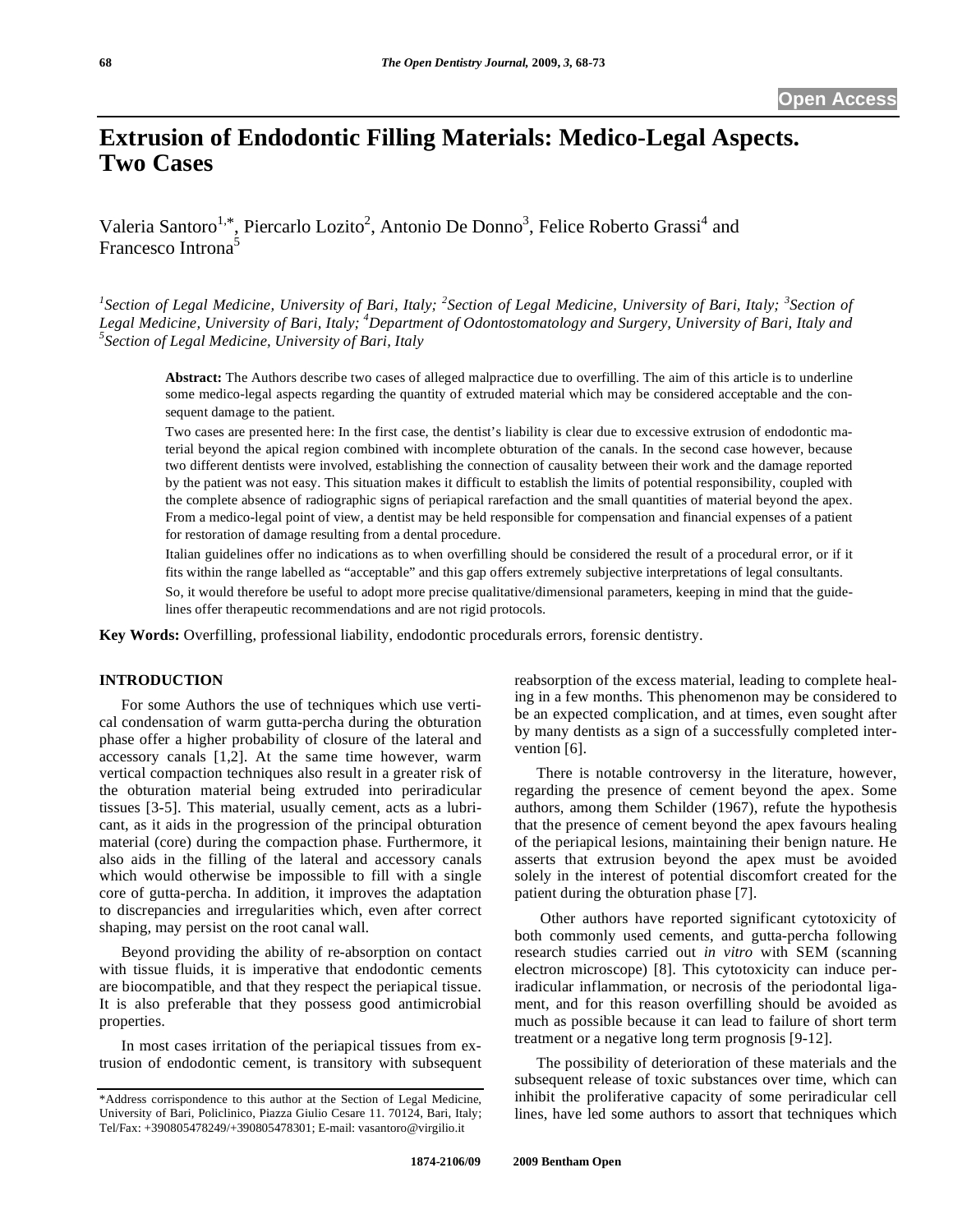result in routine extrusion of cement beyond the apex are unsuitable [13-16].

 In reality, the prognosis for an endodontically treated tooth with overfilling depends on the response of the periradicular tissue to the canal obturation material which is, in its own way, a consequence of the complex, and at times an unpredictable interaction between the materials and the host defences [17].

 In accordance with the guidelines approved by Comitato Intersocietario di Coordinamento delle Associazioni Odontostomatologiche Italiane (CIC) in 2003, a small amount of endodontic material beyond the apex could be considered admissible only if it does not constitute an insult to vitally important structures, such as the inferior alveolar nerve and the maxillary sinus. Furthermore, in the presence of extrusion, and in the absence of post-operative pain, the dentist may want to consider reporting the existence of an endodontic "overfilling" in the patient's clinical file which might be able to explain the appearance of any possible future symptoms. However, when extrusion is present, if there are pain symptoms immediately following the therapy which persist with no apparent apical lesion, it may be appropriate to perform an orthograde re-treatment. And should the symptoms persist, surgical endodontics should be carried out as a last resort [18].

# **CASE 1**

 The first case studied concerns a 24 year old male who was experiencing pain in the first mandibular molars (36 and 46) which had been restored, but affected by secondary caries (Fig. **1**).

 He sought dental center where an orthopantomograph was taken, followed by root canal therapy, and restorations of both teeth. At the end of treatment, which lasted for about 4 months, persistent pain, particularly in tooth 36, and widespread throughout the left side of the mandible, prompted the patient to seek out another dental practice where another orthopantomograph was taken and periapical lesions correlated to excessive extrusion of endodontic material beyond the apical region were diagnosed in both treated dental elements (Fig. **2**). There was an associated mandibular swelling and a associated fistula deep abscess fistula of tooth 36. Because of the amount of extruded material, the second dentist deemed the extraction of 36 necessary, and decided to start an orthograde retreatment of 46. Tooth 36 was exported followed by alveolar curettage of the periradicular bone and orthograde endodontic retreatment of tooth 46. Further treatment included the insertion of an osseointegrated implant to replace tooth 36, in light of the young age of the patient.

 Once a connection between the conduct of the first dentist and the consequent damage was established, he was found to be responsible and was forced to pay for both the biological damage caused by the necessary extraction of tooth 36 by the second dentist, which was only partially able to be corrected by prosthetic-implant therapy, as well as the costs of all the other necessary subsequent treatments.

# **CASE 2**

 The second case concerns a patient who presented with painful symptoms corresponding to tooth the maxillary right lateral incisor. Following tests to determine pulp vitality and



**Fig. (1). Case 1.** The ortopantomograph shows left and right first inferior molars (3.6-4.6) with secondary decay.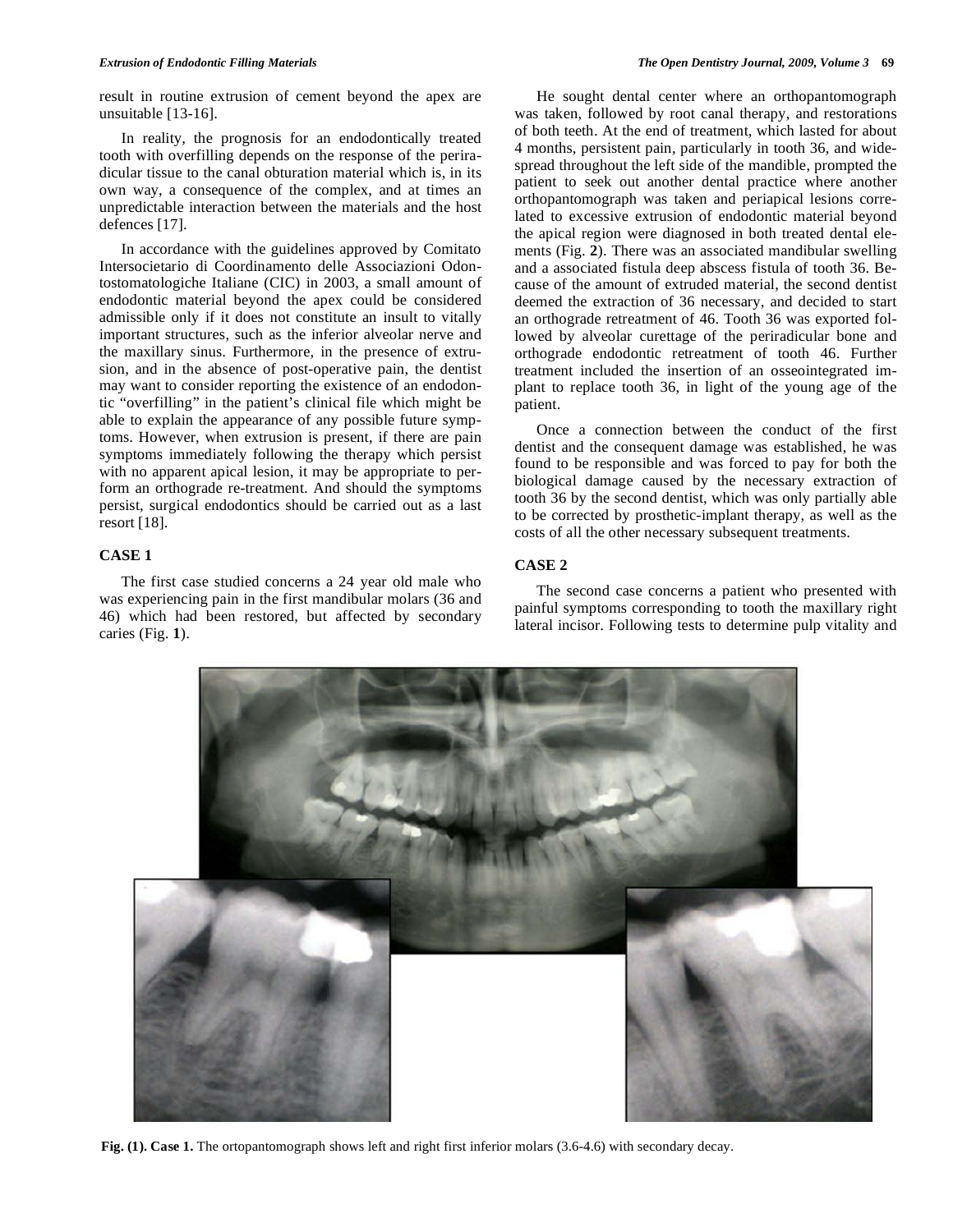

**Fig. (2). Case 1.** The second opg shows the excessive extrusion of endodontic material beyond the apical region and the incomplete obturation of the canals.

the absence of periodontal defects on radiological exam a diagnosis of acute pulpitis was made (Fig. **3**). It was decided, therefore to begin canal therapy of the tooth concerned, followed by post-endodontic reconstruction. An orthograde endodontic treatment was carried out utilizing the warm vertical condensation technique (System B/manufacturer), with a cone of Fine-Medium gutta-percha, as well as zinc oxide/eugenol based endocanal cement (Pulp Canal Sealer/ manufacturer). At his 3 month check-up, the patient complained of pain when chewing in an area most likely coinciding with the apex of the treated tooth. Examination showed there was no evidence of an area of radio-lucency in the periapical region of tooth 12 during the radiological exam, but there was slight extrusion of obturation material beyond the apex (Fig. **4**).

 Clinical examination revealed the presence of wear facets of the crown ascribable to attrition, and so the patient was recommended for a gnatological visit. However it was decided to begin the retreatment of element 12 in order to carry out a wider shaping of the apical zone, along with prolonged irrigation in order to address any possible residual floral bacteria in the endodontic space which was responsible for the persistence of the inflammatory process [19].

 The canal was closed and sealed for the second time with gutta-percha Medium and endocanal cement (Pulp Canal Sealer), using the warm vertical condensation technique. Radiological testing after another 3 months revealed no signs of periapical pathology, but the patient referred the persistence of pain (Fig. **5**).

 After having been contacted by the first practice after one year for a check-up, the patient informed them that he had attended another dentist because of the persistence of painful symptoms which corresponded to the periapical region of tooth 12, and that he had undergone endodontic surgery.



**Fig. (3). Case 2.** Pre-operative radiological exam of right lateral upper incisor (1.2) with secondary decay.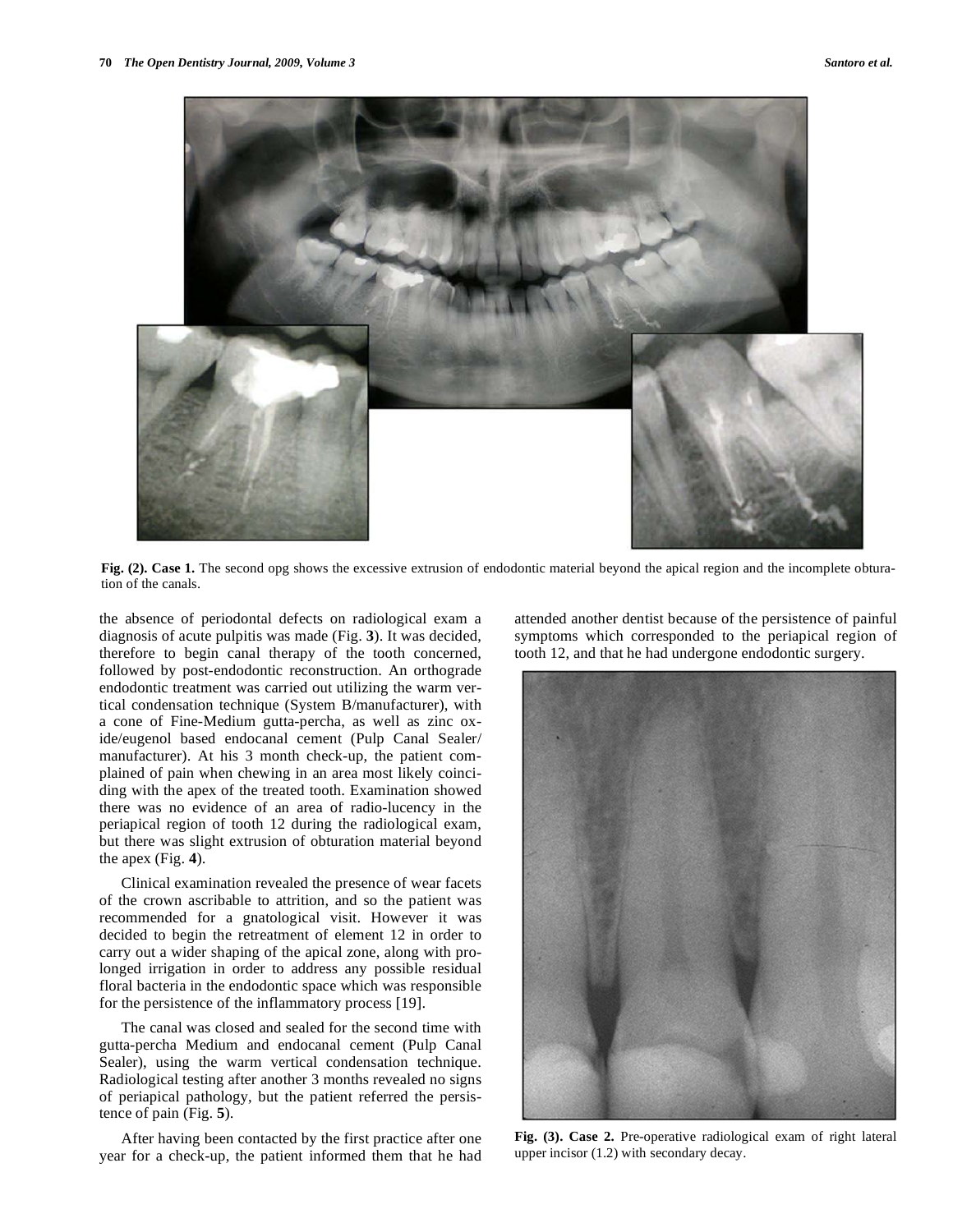

**Fig. (4). Case 2.** Radiological exam of 1.2 after the first orthograde endodontic treatment with warm vertical condensation technique and apical extrusion of sealer (first dentist).



**Fig. (5). Case 2.** Radiological exam after the orthograde retreatment of 1.2 with warm vertical condensation technique and apical extrusion of sealer (first dentist).

 Clinical examination revealed soreness upon percussion of the tooth and a semi lunar scar in the mucosa adjacent to tooth 12. Radiological examination revealed a radiopacity at the apex of tooth 12, suggested that an amalgam had been used as the root-end filling material. There was also an area of periapical radiolucency (Fig. **6**).



**Fig. (6). Case 2.** Radiological exam after the first endodontic surgery and retrograde obturation with amalgam of 1.2 (second dentist).

 Two months later the first dentist performed a second surgical revision of the apex by means of an intrasulcular incision creating a flap by using Velvart's technique [20], osteotomy by ultrasonies, removal of the obturation material confirming the presence of amalgam and its scattered fragments in the bony cript. The prior resection of the apex was confirmed by the presence of a chamfer which was eliminated and followed by the preparation of the cavity using ultrasound to a depth of 3mm. The obturation material chosen was MTA (Fig. **7**).

 The patient did not attend for removal of the sutures, nor for subsequent check-ups, and a few months later, the dentist received notice from the patient's lawyers informing him of a lawsuit. The patient complained of worsening of the preexisting pain symptoms, as well as the occlusion of his right nostril with associated difficulty in breathing, ascribable to, according to the citation, the extrusion of endodontic material into the nasal cavity.

## **DISCUSSION**

 From a medico-legal point of view, there are basically two questions to ask: What is the quantity of extrusion material which may be considered acceptable?

 According to the American Dental Association, overfilling by more than 2mm past the radiological apex represents a technical error ascribable to over-instrumentation, inadequate measuring, or a lack of an apical stop. However the latter was difficult to obtain, as in the presence of resorbed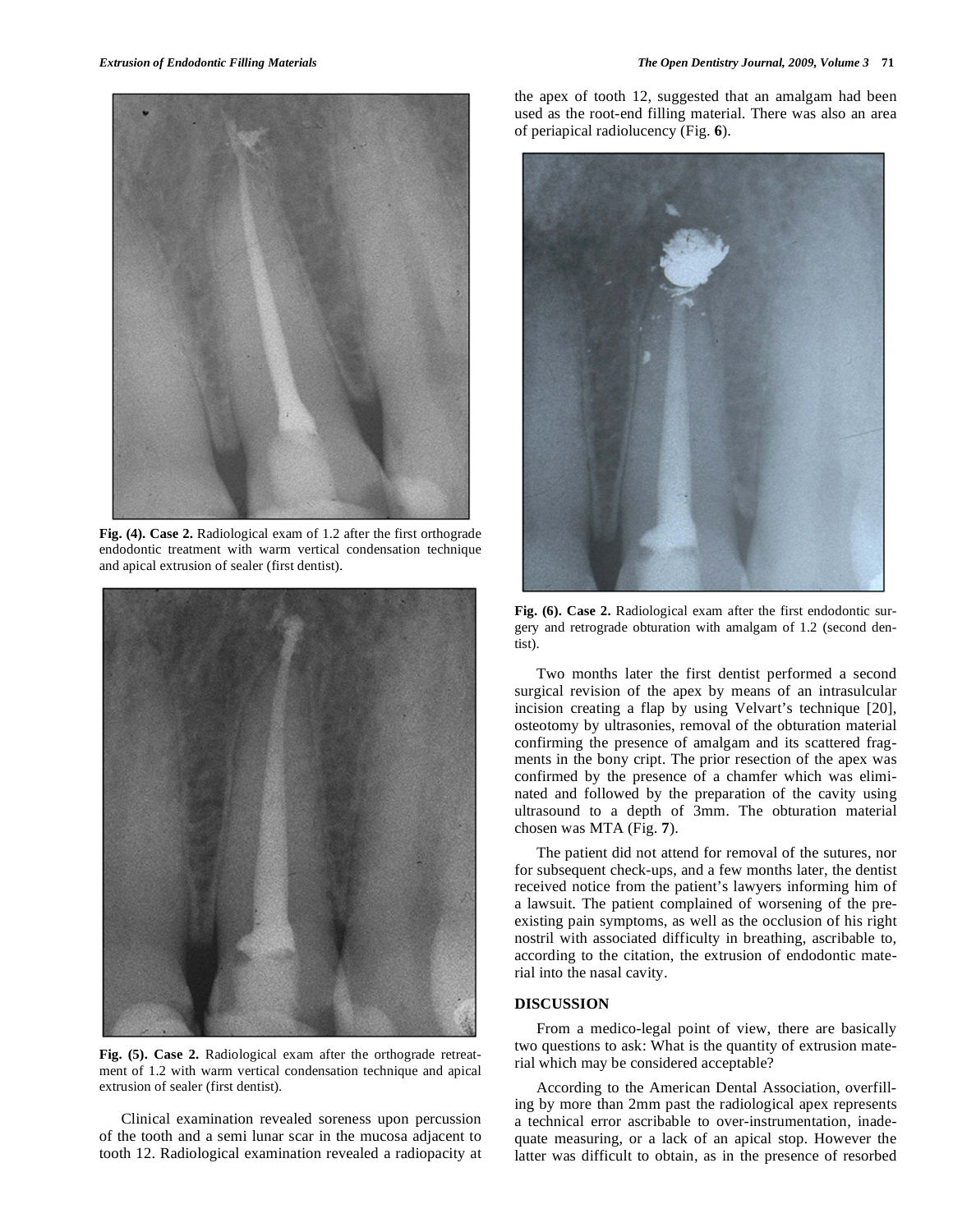roots caused by inflammatory processes or by particularly wide apices [14].



**Fig. (7). Case 2.** Radiological exam after the second apicoectomy and retrograde obturation with MTA of 1.2 (first dentist).

 Overinstrumentation, in particular, may extrude infected material contained in the canals beyond the apex, interfering, or impeding the healing process of the periapical tissue. Gutta percha cones which had been extruded past the apices and subsequently examined under a scanning electron microscope, have demonstrated the presence of a "biofilm" on the cones [8]. This "biofilm" allows undisturbed growth of the bacteria and renders them particularly resistant to the defences of the host, and may be responsible for foreign body reactions. The consequences of overfilling can, therefore, result in infective periapical periodontitis caused by the transport of bacteria beyond the apex and an incomplete cleansing; foreign body reactions; and pain symptoms which are ascribable to irritative stimuli, even in the absence of radiological evidence [21-23].

 In such cases, from a medico-legal point of view, the operator could be held responsible for the compensation and financial expenses for the treatment of the resulting damage, as well as for the temporary disability of the patient and the prolonging of treatment, which could involve either an orthograde root canal re-treatment, or the need for surgical intervention.

 It is also necessary to specify that surgical endodontics may be limited by local anatomical factors such as an inaccessible root end, tooth with inadequate periodontal support, uncooperative patient or patient with a compromised medical history [24].

 Even though, in certain cases it may be necessary to remove the tooth in question, this will result in damage due to the loss of the tooth, which would be only partially correctible using prosthetic substitution of the element.

 Italian law states that in a contractual relationship between the patient and dentist: "the debtor (dentist) who does not accurately carry out a service is held responsible for damages if he is unable to demonstrate that fault or prolonged time was determined by the impossibility of the procedure (art. 1218 Civil Code)" [25].

 Even when using the latest and best techniques for achieving the best results, as in the case of warm vertical condensation technique, the dentist is responsible for any possible risks connected with their application, as well as any errors made. It remains necessary, therefore, to establish the amount of overfilling allowed, in order to determine if an error has indeed occurred.

 Different from other situations is the case of the invasion of material beyond the apex when critical anatomical structures, such as the maxillary sinus or the mandibular canal are affected, with consequential sinusitis or neurological damage from neurotoxicity or mechanical compression.

 Under such circumstances, even without considering the amount of material extruded beyond the apex, assignment of guilt is unavoidable and may be due to negligent behaviour, arising from the neglect of common rules of diligence due to superficiality or irresponsibility, which in such cases may indicate the lack of an apical stop, or incorrect working lenght; or carelessness, if the damage is caused by recklessness or unjustified haste which impedes the use of proper precautions as in a case of adjacent elements of important anatomical structures whose lesions and their consequences must not be ignored by the dentist.

 Also in this case the consequences will be the compensation for any biological damage if the invasion of critical anatomical structures results in a sickness, even after the elimination of excess material, only of course, if this is possible.

 Different than the first case presented, in the second case recognising a connection between a dentist and the damage complained about by the patient is not such an easy task, because there was the work of two dentists, which make it difficult to establish the boundaries of possible responsibility, together with the complete absence of radiographic signs of periapical inflammation.

 Nevertheless, as has already been underlined, it is necessary to keep under consideration reported symptomatology which leads to orthograde retreatment and two surgical operations.

 Infact, in this case, there was a patient who presented with symptoms which required orthograde retreatment and two surgical interventions with unsatisfactory outcomes.

 But it is also important to remember that there is a 70- 90 % success rate in endodontic procedures and that there is always the possibility of unforeseen biological reactions.

 Infact as with any medical intervention, the outcome depends on the biological variability of the individual, the ability of the dentist, or a combination of both. It is understood that even a "genuine" endodontic treatment can fail [26, 27].

 Confirming the unequivocal interpretations regarding indications for treatment (pulpitis, pulpar necrosis, prosthetic